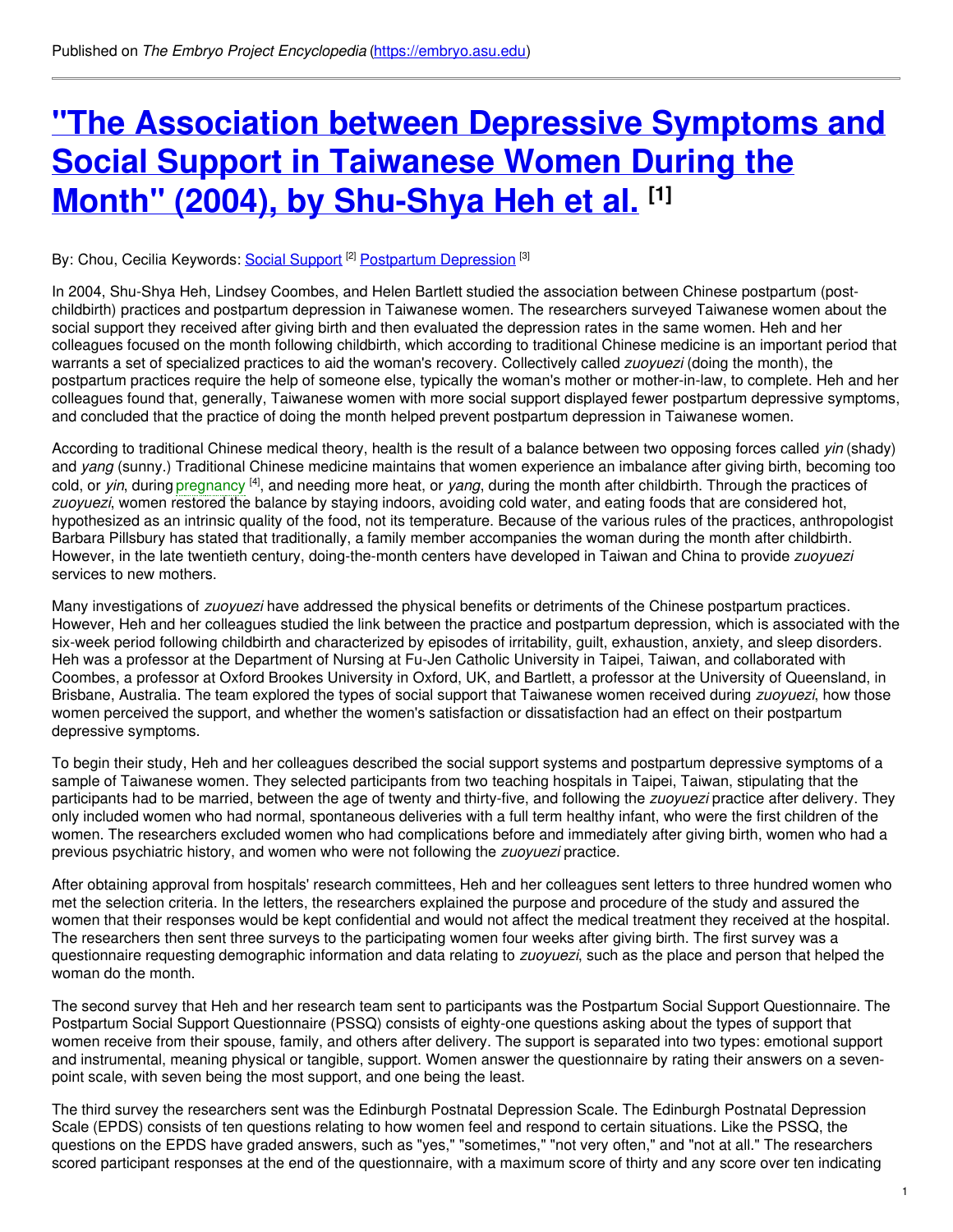possible depression.

Heh and colleagues translated the two scales into Mandarin Chinese. Following data collection, the researchers used statistical tests to analyze whether the Edinburgh Postnatal Depression Scale scores were positively correlated to the women's demographic variables and if the Edinburgh Postnatal Depression Scale scores were positively correlated to the Postpartum Social Support Questionnaire.

Of the two hundred forty women who initially agreed to participate in the study, only one hundred eighty-six women responded to the surveys, which they received in their fourth week after giving birth. The average age of the responders was twenty-eight years old. About seventy-four percent of the women were employed, and sixty-seven percent of the women reported that the [pregnancy](https://embryo.asu.edu/search?text=pregnancy) <sup>[4]</sup> had been planned. According to the questionnaires, forty-two percent of the women experienced depressive symptoms after giving birth, including anxiety, sleep disturbance, depression, crying, anger, shouting, weakness, and stress. The women indicated that the majority of symptoms occurred in the first week after discharge from the hospital.

The researchers first compared the demographic information from the first, short questionnaire with the EPDS results. They did not find statistically significant relationships between demographic variables like maternal age, education, working status, and family income with postpartum depressive symptoms. However, they did find that unplanned [pregnancy](https://embryo.asu.edu/search?text=pregnancy) <sup>[4]</sup>, the location of doing the month, and the key person who helped the woman during the month, correlated with postpartum depressive symptoms. Specifically, women who stayed at their parents-in-law's homes and had their mothers-in-law as their key helpers had higher EPDS scores, indicating a higher degree of depressive symptoms, while women who stayed in their parents' homes and had their own mothers as key helpers had lower EPDS scores, indicating a lower degree of depressive symptoms.

Heh and her colleagues then analyzed the results of the Edinburgh Postnatal Depression Scale with the answers from the Postpartum Social Support Questionnaire, which measured the types and amount of social support that women received. They found that women who reported high levels of instrumental parental support had low EPDS scores. Women who reported high levels of total emotional support from their spouse, family, and friends, also had low EPDS scores. Conversely, Heh and her colleagues found that women who were dissatisfied with their parents' support, especially instrumental support, had high EPDS scores. Based off those results, the researchers concluded that Taiwanese women who were more dissatisfied with their social support were more likely to have a greater degree of depressive symptoms. Overall, women were less likely to have postpartum depression if they received higher levels of instrumental and emotional support from family and friends, and if they were satisfied with that social support.

In their published paper in the *International Journal of Nursing Studies*, Heh and her colleagues presented four major themes from their data collection and analysis. Firstly, they argued that their findings show that social support can help to mitigate depressive symptoms during the month after delivery and lessens some of the stresses associated with childbirth.

Secondly, the researchers suggested that, contrary to the arguments of other studies, postpartum depression does not vary significantly across cultures. According to their results, about nineteen percent of the women had EPDS scores over ten, which according to the EPDS protocol indicates depression. A 2001 comparative study of postnatal depression in women from Britain and Taiwan found that the prevalence of postnatal depression in both groups was almost equal, around eighteen percent. Heh and her colleagues argued that their findings similarly showed that postpartum depression was not a culture-bound phenomenon.

Thirdly, the researchers highlighted the correlation between Taiwanese women's postpartum satisfaction and the source and type of social support that they received. According to their data analysis, Taiwanese women who received support from their own parents had a lower EPDS scores, and women who had little emotional support from their in-laws and parents were more dissatisfied and more likely to have high EPDS scores. Thus, Heh and her team suggested that *zuoyuezi* helps to insulate postpartum women from the risk of postnatal depression, but only if the women were satisfied with the support they received. Heh and her research team also suggested that women seek help from their own family, and especially their own mother, after childbirth.

Lastly, Heh and her colleagues discussed how changes in society have affected the correlation between social support and postnatal depression. Specifically, they addressed the EPDS scores of women who stayed at doing the month centers, which provide commercial *zuoyuezi* services. They noted that the twelve women who stayed at the centers had an average EPDS score over ten, indicating depressive symptoms. The researchers pointed to other studies suggesting that women who stayed at the center felt little support from their own families, little emotional connection to the center staff, and felt more depressed.

Heh and her colleagues concluded that the *zuoyuezi* practice may provide valuable social support for women after giving birth, helping to alleviate postnatal distress and depression. However, they added that researchers should consider the perspectives of the women to ensure that the support they received satisfied and benefitted them. They suggested that health policy makers consider how postnatal care should be provided to women who had just given birth after their discharge from the maternity unit.

Into the twenty-first century, the *zuoyuezi* practices continued in Hong Kong, China, and Taiwan, with government agencies estimating over a hundred doing the month centers in Taiwan. Similar centers opened in the United States to cater to immigrant women whose mothers or mothers-in-law are not in the United States. Heh, Coombes, and Bartlett's study of postpartum depression in Taiwanese women confirmed the theory that the *zuoyuezi* practice has not only physical, but mental and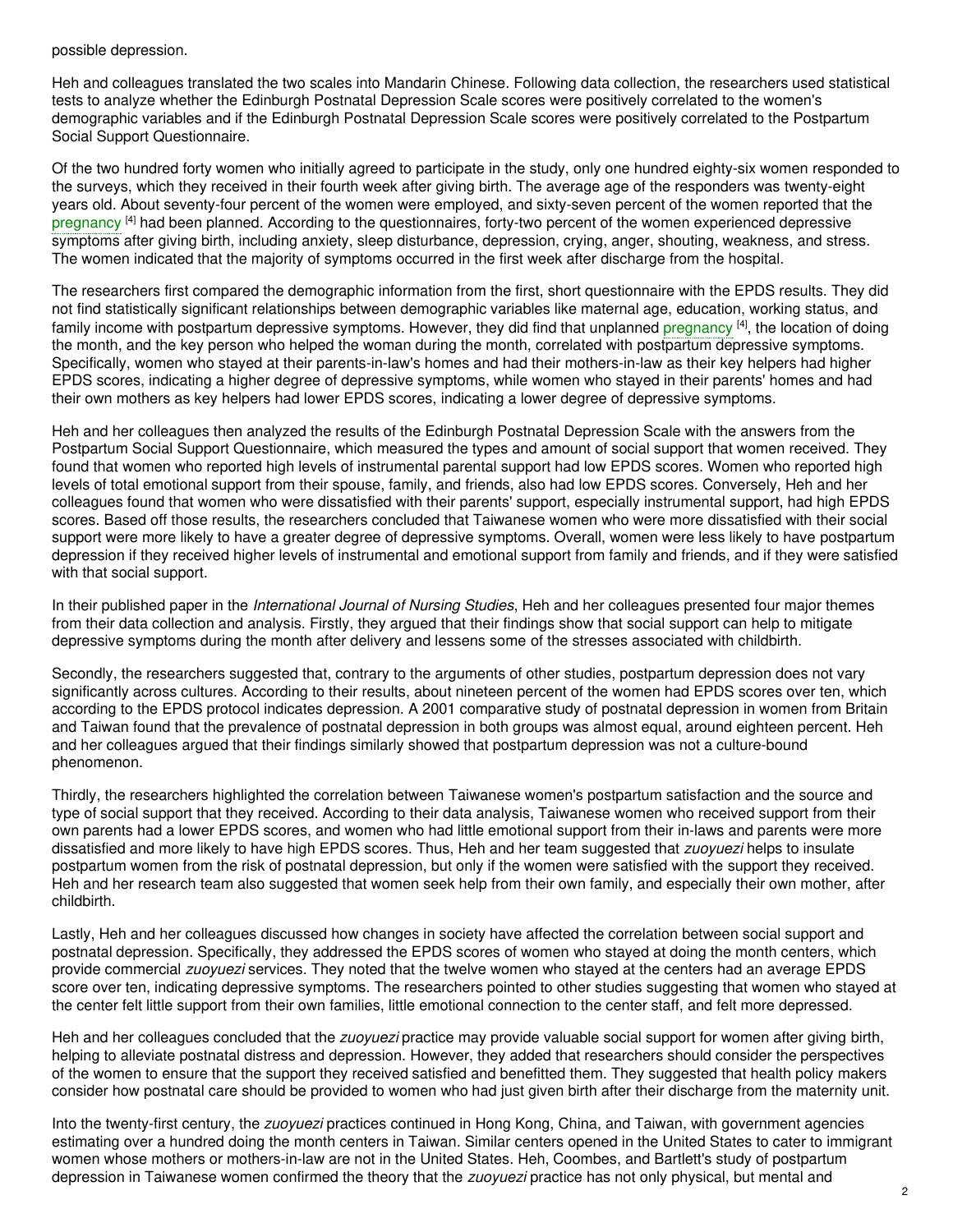emotional benefits for Taiwanese women after childbirth.

# **Sources**

- 1. Brenhouse, Hillary. "Baby Boom: Wealthy Asian Moms 'Sit the Month' in Style." *Time*, November 20, 2011. [http://content.time.com/time/world/article/0,8599,2099912,00.html](http://content.time.com/time/world/article/0,8599,2099912,00.%0A%09html%20%20)<sup>[5]</sup> (Accessed July 22, 2016).
- 2. Cox, John L., Jenifer M. Holden, and Ruth Sagovsky. "Detection of postnatal depression: Development of the 10-item Edinburgh Postnatal Depression Scale." *British Journal of Psychiatry*150 (1987): 782–6.
- 3. Heh, Shu-Shya, Lindsey Coombes, and Helen Bartlett. "The association between depressive symptoms and social support in Taiwanese women during the month." *International Journal of Nursing Studies* 41 (2004): 573–9.
- 4. Hopkins, Joyce, Susan B. Campbell, and Marsha Marcus. "Role of infant-related stressors in postpartum depression." *Journal of Abnormal Psychology* 96 (1987): 237–41.
- 5. Huang, Yu-Chu and Nigel Mathers. "Postnatal depression biological or cultural? A comparative study of postnatal women in the UK and Taiwan." *Journal of Advanced Nursing* 33 (2001): 279–87.
- 6. Peir, Flora Lee. "In Queens, New Mothers and Old Asian Custom." *The New York Times*, June 3, 2011. [http://www.nytimes.com/2011/06/05/nyregion/bringing-an-asian-](http://www.nytimes.com/2011/06/05/nyregion/bringing-an-asian-%0A%09tradition-for-new-mothers-to-new-york.html?_r=0) tradition-for-new-mothers-to-new-york.html?\_r=0<sup>[6]</sup> (Accessed July 22, 2016).
- 7. Pillsbury, Barbara LK. "'Doing the month'": confinement and convalescence of Chinese women after childbirth." *Social Science & Medicine. Part B: Medical Anthropology* 12 (1978): 11–22.

In 2004, Shu-Shya Heh, Lindsey Coombes, and Helen Bartlett studied the association between Chinese postpartum (postchildbirth) practices and postpartum depression in Taiwanese women. The researchers surveyed Taiwanese women about the social support they received after giving birth and then evaluated the depression rates in the same women. Heh and her colleagues focused on the month following childbirth, which according to traditional Chinese medicine, is an important period that warrants a set of specialized practices to aid the woman's recovery. Collectively called zuoyuezi (doing the month), the postpartum practices require the help of someone else, typically the woman's mother or mother-in-law, to complete. Heh and her colleagues found that generally, Taiwanese women with more social support displayed fewer postpartum depressive symptoms, and concluded that the practice of doing the month helped prevent postpartum depression in Taiwanese women.

# **Subject**

[Childbirth](https://embryo.asu.edu/library-congress-subject-headings/childbirth) <sup>[7]</sup> [Depression](https://embryo.asu.edu/library-congress-subject-headings/depression) <sup>[8]</sup> [Pregnancy](https://embryo.asu.edu/library-congress-subject-headings/pregnancy) <sup>[9]</sup> [Postnatal](https://embryo.asu.edu/library-congress-subject-headings/postnatal) <sup>[10]</sup> [Postpartum](https://embryo.asu.edu/library-congress-subject-headings/postpartum-depression) depression <sup>[11]</sup> [Depressive](https://embryo.asu.edu/medical-subject-headings/depressive-symptoms) Symptoms <sup>[12]</sup> [Anxiety](https://embryo.asu.edu/medical-subject-headings/anxiety) <sup>[13]</sup> Depression, [Postpartume](https://embryo.asu.edu/medical-subject-headings/depression-postpartume)<sup>[14]</sup> Postnatal [Depression](https://embryo.asu.edu/medical-subject-headings/postnatal-depression)<sup>[15]</sup>

## **Topic**

[Experiments](https://embryo.asu.edu/topics/experiments)<sup>[16]</sup>

## **Publisher**

Arizona State University. School of Life Sciences. Center for Biology and Society. Embryo Project Encyclopedia.

## **Rights**

Copyright Arizona Board of Regents Content: Licensed as Creative Commons Attribution-NonCommercial-Share Alike 3.0 Unported (CC BY-NC-SA 3.0) http://creativecommons.org/licenses/by-nc-sa/3.0/

## **Format**

[Articles](https://embryo.asu.edu/formats/articles) <sup>[17]</sup>

**Last Modified** Wednesday, July 4, 2018 - 04:40

# **DC Date Accessioned**

Tuesday, April 11, 2017 - 22:27

**DC Date Available** Tuesday, April 11, 2017 - 22:27

**DC Date Created** 2017-04-11

## **DC Date Created Standard**

Tuesday, April 11, 2017 - 07:00